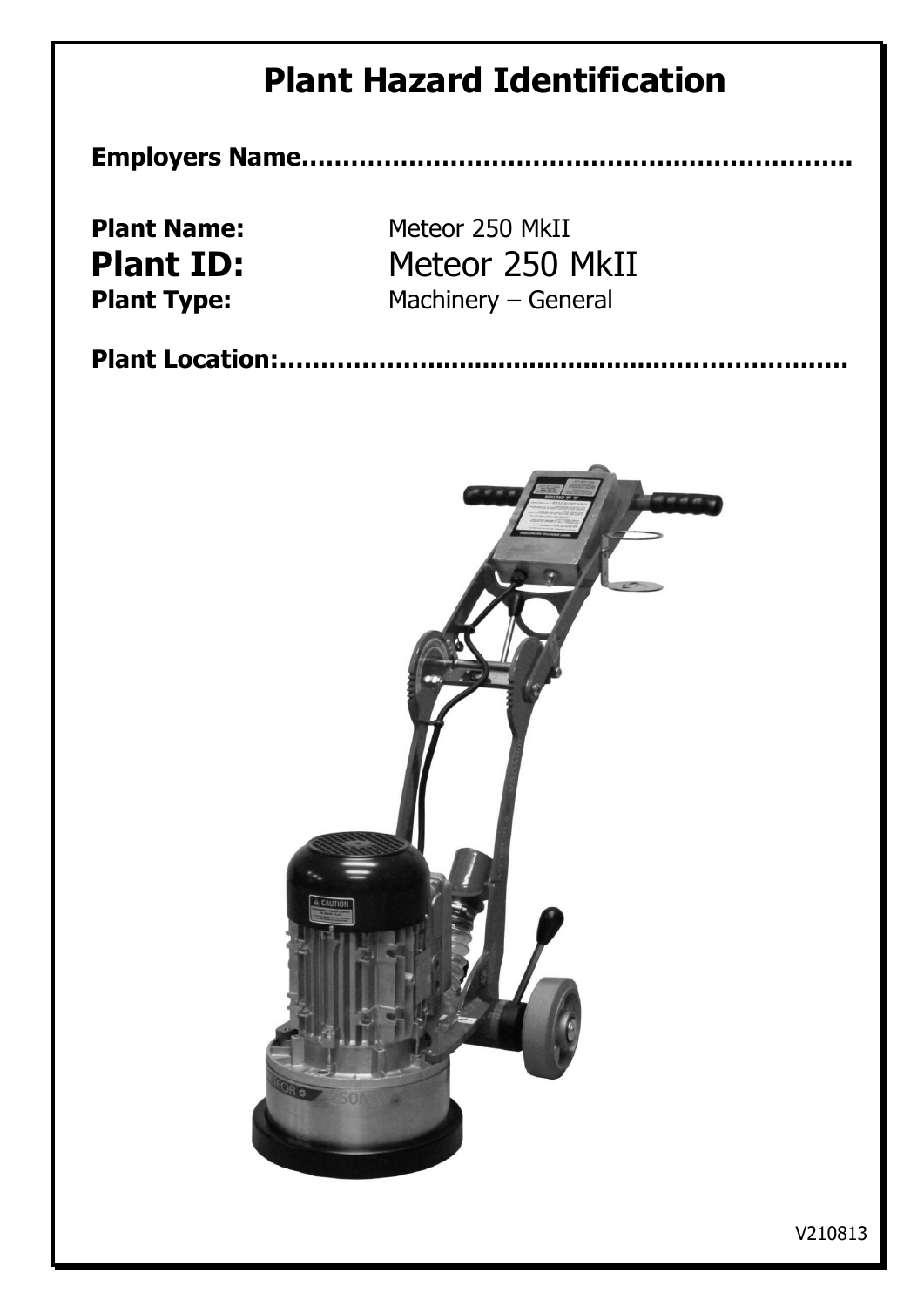Plant Name: Meteor 250 MkII Plant Page 1 of 5

| Registration required?              | N٥ |
|-------------------------------------|----|
| Certificate of competency required? | N٥ |
| Supervisors name                    |    |
| <b>OH&amp;S Representative</b>      |    |

### **1. Entanglement**

Can any of the following become entangled with moving parts of the plant or materials in motion?

| 1.1. | Employee's Long Hair?                         | No        |
|------|-----------------------------------------------|-----------|
| 1.2. | Loose Clothing being worn by employee?        | No        |
| 1.3. | Wearing Glove near pinch points?              | No        |
| 1.4. | Fingers, hands, arms, legs or feet?           | No        |
| 1.5. | Jewelry such as rings, necklaces or bangles?  | No.       |
| 1.6. | Cleaning moving parts with brushes?           | <b>No</b> |
| 1.7. | Cleaning moving parts with and or loose rags? | No.       |
|      | <b>Other Materials?</b>                       | <b>No</b> |

### **2. Crushing**

Can anyone be crushed due to:

| 2.1. | Materials / equipment falling off plant?        | No        |
|------|-------------------------------------------------|-----------|
| 2.2. | Unexpected movement of plant or its load?       | <b>No</b> |
| 2.3. | Plant not being able to be stopped?             | No        |
| 2.4. | Plant tipping or rolling over?                  | No        |
| 2.5. | Caught between or in moving parts of the plant? | No.       |
| 2.6. | Being thrown off or under plant?                | <b>No</b> |
| 2.7. | Trapped between plant and other objects?        | No        |
| 2.8. | Other factors not mentioned?                    | No        |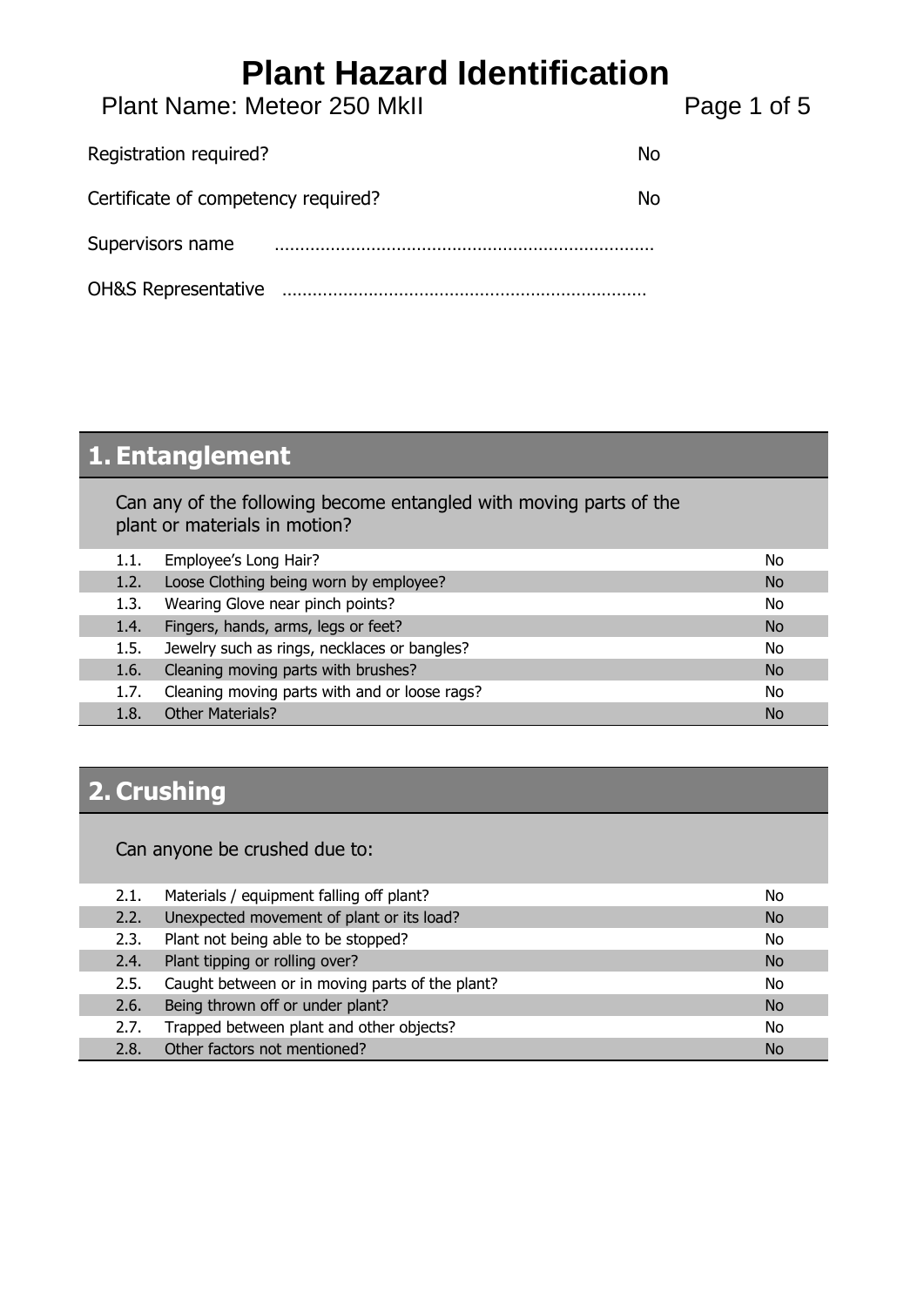Plant Name: Meteor 250 MkII Plant Page 2 of 5

#### **3. Cutting, Stabbing and Punching**

Can anyone be cut, stabbed or punctured during testing, inspecting, operating, maintenance, cleaning or repairing of plant due to:

| 3.1. | Sharp objects on plant or from the processes?        | No |
|------|------------------------------------------------------|----|
| 3.2. | Coming into contact with moving parts?               | No |
| 3.3. | Plant, parts of plant or work pieces disintegrating? | No |
| 3.4. | Work pieces being ejected?                           | No |
| 3.5. | Uncontrolled or unexpected movement of plant         | No |
| 3.6. | Other factors not mentioned?                         | No |

#### **4. Shearing**

Can anyone's body parts be:

4.1. Sheared between two parts? No

#### **5. Friction**

Can anybody be burnt due to:

5.1. Contact with moving parts?

### **6. Striking or being struck**

Can anybody be struck by moving objects due to:

| 6.1. | Unexpected movement of plant or materials? | No        |
|------|--------------------------------------------|-----------|
| 6.2. | Work pieces disintegrating?                | <b>No</b> |
| 6.3. | Work pieces failing?                       | No        |
| 6.4. | Other factors not mentioned?               | No        |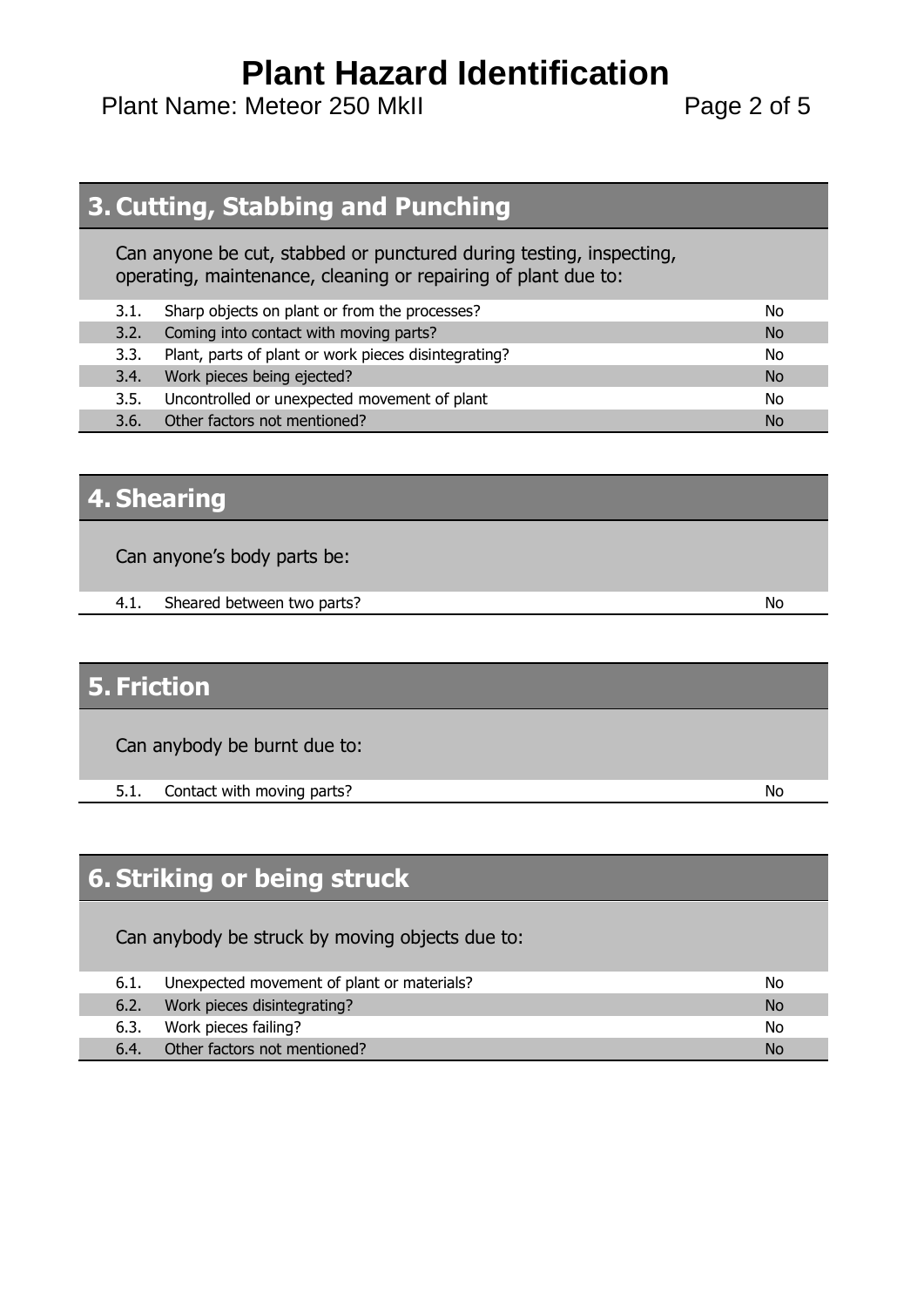Plant Name: Meteor 250 MkII Plant Page 3 of 5

#### **7. Electrical**

Can anybody be injured by electrical shock or burnt due to:

| 7.1. | Contact with exposed electrical wires or contacts?         | No        |
|------|------------------------------------------------------------|-----------|
| 7.2. | Plant working in close proximity to electrical O/H wiring? | No        |
| 7.3. | Overload of electrical circuits?                           | No        |
| 7.4. | Inadequate installation of earth leakage systems?          | <b>No</b> |
| 7.5. | Water near electrical equipment?                           | No        |
| 7.6. | Inadequate isolation or tagging procedures?                | <b>No</b> |
| 7.7. | Other factors not mentioned?                               | No        |

#### **8. Explosion**

Can anybody be injured by explosion triggered by the operation of plant or by material handled by the plant:

| 8.1. | Gasses (such as LPG)?                                  | N/a |
|------|--------------------------------------------------------|-----|
|      | Vapors or fumes produced through production processes? | N/a |
| 8.3. | Flammable liquids?                                     | N/a |
| 8.4. | Other substances?                                      | N/a |
|      |                                                        |     |

### **9. Slipping, Tripping and Falling**

Can anybody using the plant or in the vicinity of the plant, slip, trip, fall due to:

| 9.1.  | Slippery floor surfaces?                               | N/a |
|-------|--------------------------------------------------------|-----|
| 9.2.  | Substandard housekeeping on and / or around the plant? | N/a |
| 9.3.  | Unnecessary obstacles placed around the plant?         | N/a |
| 9.4.  | Lack of proper work platform?                          | N/a |
| 9.5.  | Lack of proper stairs or ladders?                      | N/a |
| 9.6.  | Lack of guard rails and / or toe boards?               | N/a |
| 9.7.  | Unprotected holes, penetrations or gaps in surfaces?   | N/a |
| 9.8.  | Steep walking surfaces                                 | N/a |
| 9.9.  | Collapse of the structure?                             | N/a |
| 9.10. | Other factors not mentioned?                           | N/a |